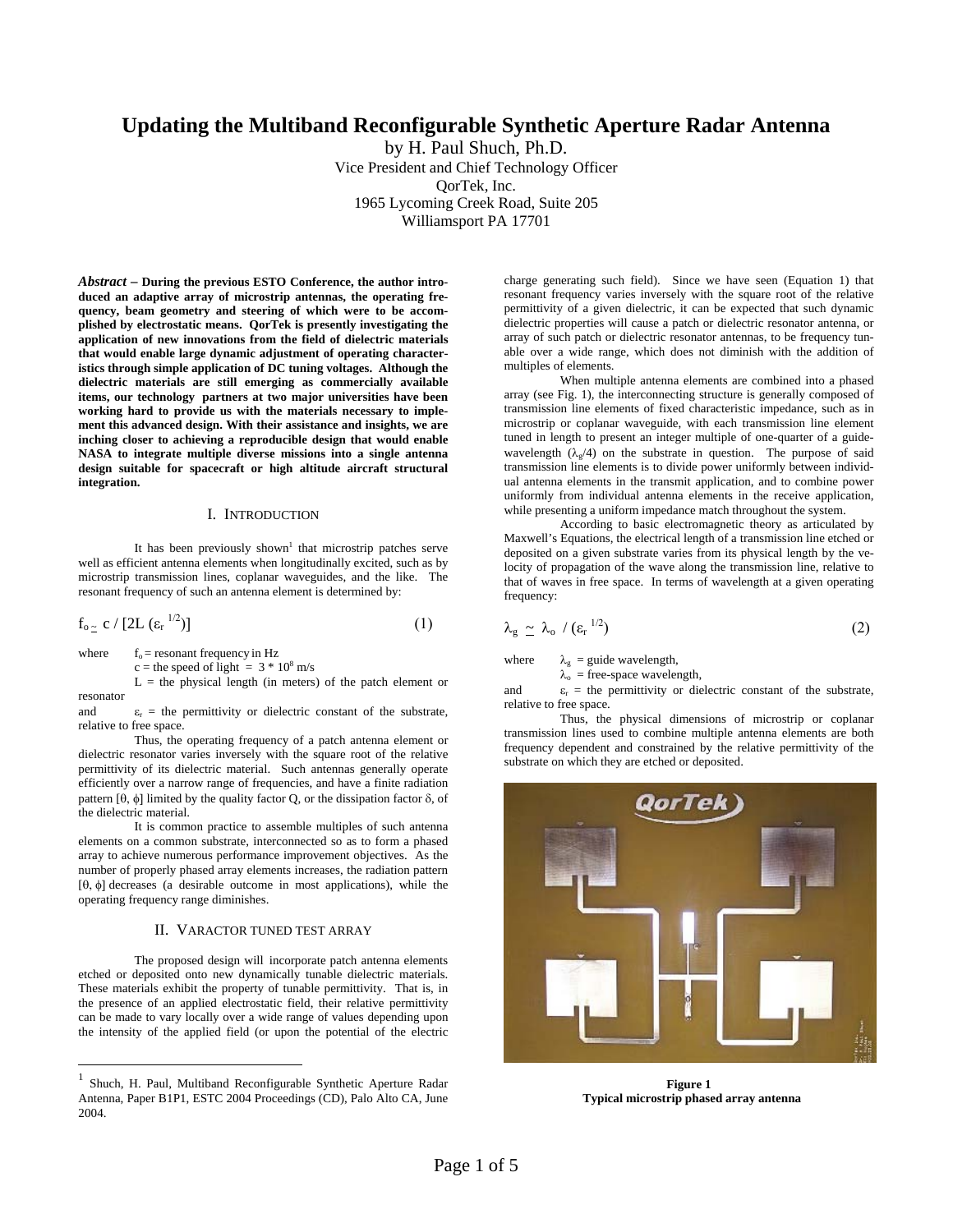In the present design's first iteration, tunability and beamforming were achieved by capacitively loading the individual patches of a microstrip array, thus varying their resonant frequencies independently, to achieve steering through beam squint. Epitaxial silicon voltage variable capacitors (varactors) shunting each patch to ground were mounted to the pads just above each of the four antenna elements seen in Figure 1, with tuning voltages applied through a DC bias tee visible at the center of the board. Using four such tunable sub-arrays tuned in quadrant architecture, limited frequency tuning and beam steering were achieved, as documented in Figure 2.

 As an alternative to capacitive loading, it is desirable for the physical length of the individual transmission line elements to be made to vary across the face of an array, so as to modify the geometry of the radiation pattern [θ, φ] in some application-specific way. Since the physical length of a transmission line etched or deposited on a given substrate is fixed and invariant, and its electrical length is dependent upon the relative permittivity of the dielectric, it can be seen that a fixed radiation pattern will result from such etched or deposited transmission line networks. Pattern adjustment or beam steering of phased array antennas will therefore require the addition of active or passive switching elements, to modify the performance of the transmission lines in some way.

To achieve improved electrical tuning, the QorTek design contemplated the ability of new, dynamically tunable dielectric materials, as described above, to allow the guide wavelength  $\lambda_{g}$  of the individual transmission line elements to be independently adjusted, through the mechanism of locally varying the relative permittivity upon which each individual transmission line element is etched or deposited, thus permitting the beam geometry and radiation pattern [θ, φ] of an antenna array to be dynamically modified by the application of external DC potentials. This tunability would allow us to achieve a wide variety of mission objectives. The most promising candidate material to date for such tunable substrates include Barium Strontium Titanate (BST) and Barium Zirconium Niobate (BZN), which we hope will improve upon the performance achieved with tuning varactors. Because such materials typically suffer from poor thermal stability (that is, dielectric constant varies significantly with temperature), special processing techniques are being explored, as described in Section V of this paper.

| 16 patch varactor-tuned array on FR4 circuit board |                           |                              |         |                   |
|----------------------------------------------------|---------------------------|------------------------------|---------|-------------------|
| Center Frequency<br>Bandwidth                      | $=$                       | $2.4\text{ GHz}$<br>$60$ MHz | $=$     | $2.5 \frac{0}{0}$ |
| Loaded Q<br>Pre-bias                               | $=$<br>$=$                | 40<br>VDC                    |         |                   |
| Tuning Range                                       | $\widetilde{\phantom{m}}$ | 300 MHz                      |         | $12.6\%$          |
|                                                    |                           | e-field                      | h-field |                   |
| Beamwidth                                          | $\widetilde{\phantom{m}}$ | 15                           | 10      | deg.              |
| Steering Range                                     |                           | 20                           | 13      | deg.              |

Compact range, tested at mutual Rayleigh distance

**Figure 2 Preliminary test results, capacitively tuned 16-element array breadboard** 

# III. DIGITAL TUNING AND CONTROL

In order to vary independently the tuning voltages applied to the varactors attached to the individual antenna elements, allowing maximum antenna steering and tuning agility, a digital controller (Figure 3) has been designed and fabricated. This digital tuner uses a Cygnal C8051F236 microprocessor to receive commands from the control software, and translates those commands into appropriate control signals for a 4-channel, 16-bit DAC subsystem. A Universal Serial Bus (USB) interface is provided by a CP2101 USB interface controller. The CP2101 is a convenient device that translates native USB bus logic into a simple

asynchronous serial interface for the Cygnal microprocessor. Graphical User Interface (GUI) software sends command packets to the CP2101 controller, which then translates this information into asynchronous serial data that can be more easily decoded by the hardware on the C8051F236. Once the firmware in the microprocessor receives a command packet, it sends appropriate data to the 16-bit DACs (DAC8532) via an SPI interface. The output of the DACs are then amplified and buffered by simple op-amp circuitry which transmits the tuning potentials to the tuning elements in the antenna. The current hardware allows for four quadrant control, but it can easily be paralleled to provide any number of control channels with appropriate firmware changes. Hardware and software scaling to an arbitrary number of channels is presently being investigated.



**Digital Array Controller** 

#### IV. GRAPHICAL USER INTERFACE

Figure 4 shows a Graphical User Interface (GUI) to allow testing of the prototype array under user commands input via a laptop computer. The current GUI revision incorporates three different graphical mechanisms for performing 4-quadrant beam steering and frequency tuning. The first, and lowest level mechanism, allows the user to individually tune each one of the quadrant tuning potentials via a graphical slider and text input box. These controls are seen in lower left hand quadrant of the GUI screenshot. The second mechanism for tuning control is in the upper left hand quadrant of the GUI screenshot. There are three slider controls that provide authority over X steering, Y steering and antenna center frequency. When the user modifies the steering and/or frequency controls, the software calculates the appropriate four tuning potentials.



**Figure 4 Synthetic Aperture Radar Antenna Graphical User Interface**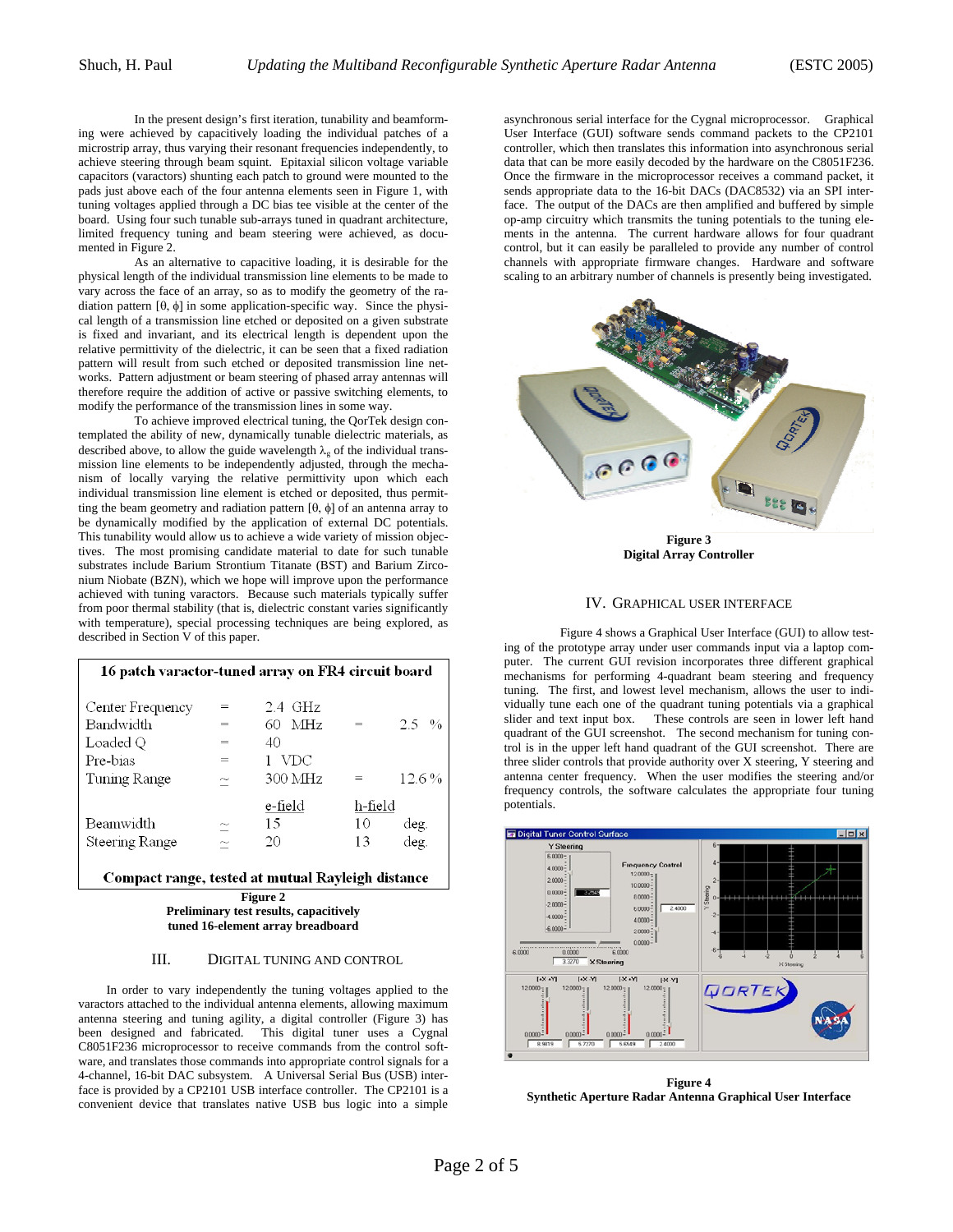The last tuning mechanism is provided via a graph/cursor control shown in the upper right section of the GUI screenshot. This control allows the user to drag a cursor about a X-Y plane to set the X and Y steering settings.

 Because there are three ways of controlling the tuning potentials, there is a pre-defined control priority funnel within the GUI software. At the lowest level of this control funnel are the 4 individual tuning potentials  $([+X + Y]$ ,  $[+X - Y]$ ,  $[-X + Y]$ ,  $[-X - Y]$ ). All tuning changes made on the control surface map down to these four tuning potentials and are what are ultimately get transmitted to the tuning hardware via the USB interface. Changes made to the X and Y steering controls are mapped to the cursor on the graph control and then are funneled to the four tuning potentials. If the cursor is manipulated, its X and Y values are sent to the X and Y control sliders and then funneled to the four tuning potentials. As the frequency slider is manipulated, its value is mapped to the four tuning potentials as well. It is important to note that all changes made a sent to the tuning hardware in real-time. The control update loop time in the GUI algorithm is approximately 5mSec.

# V. MIGRATING TO TUNABLE MATERIALS

A key feature of the proposed design is that antenna element resonances will be electrically tuned. In the first breadboard, this was accomplished with semiconductor devices. As previously noted, the ultimate design seeks to employ tunable dielectrics to accomplish improved performance. As seen in Figure 5, the curvilinear line represents the performance of the epitaxial silicon tuning varactors used in the 16-patch breadboard first demonstrated. The nonlinearity in capacitance response over voltage, which is common of semiconductor devices, is evident. The linear curve shows an ideal, C/V response over the desired range of tuning voltages and device capacitances, which we hope the proposed tunable materials (BST and BZN) should be able to approach. This curve has been provided to our subcontractors at both NCSU and PSU, as a design goal for the tunable capacitors now being fabricated, for testing at QorTek during the coming months.



**Figure 5** 

**Capacitance vs. applied potential for varactor diodes (curved line), as compared to the desired C/V relationship for tunable substrates (straight line).** 

Unfortunately, the required materials are currently in the developmental stage, and commercial availability in production quantities may still be some months or years away. Thus, it could be said that Qor-Tek is designing antennas to be fabricated from Unobtanium! In order to provide the required materials in sufficient quantities to more fully test this design concept, two competing process technologies are being explored.

 The relative permittivity of Barium Strontium Titanate (BST), one of the most popular and promising tunable dielectric materials, suffers from extreme temperature dependence, with the peak in the permittivity curve varying with temperature as a function of stochiometry. That is, varying the ratio of barium to strontium shifts the temperature at which a permittivity maximum occurs, as illustrated in Figure 6. Our colleagues at North Carolina State University are experimenting with a solution involving a micro-engineered dielectric stack, to reduce the material's temperature dependence. If a layered sandwich of three different BST compounds, each with a different Ba/Sr ratio, is produced, superposition suggests a resulting reduction in the material's temperature dependence, as illustrated in Figure 7.

 The results achieved to date with a two-layer stack, as seen in Figure 8, suggest that this strategy will prove useful in producing BST capacitors for tuning and steering the SAR antenna in the present project. Work toward physical realization of such components is currently underway.

 An additional challenge facing our NCSU partners is the range of capacitances required in the present application. For antenna tuning in the GHz range, the values of the required capacitors will typically be in the hundreds of femtoFarads. However, most ferroelectric films at thicknesses on the order of 1 um have capacitance densities on the order of several femtoFarads per square um. For capacitors of practical dimensions, such materials produce capacitances several orders of magnitude too high (resulting in capacitive reactances so low as to effectively short out the antenna elements for which they are intended to serve as shunt tuning elements).



#### **Figure 6**

**BST compositions of varying stociometry produce different temperature peaks in their relative permittivity curves. This temperature dependence of the materials will, if unmitigated, degrade their performance as tunable dielectrics for SAR antenna use.**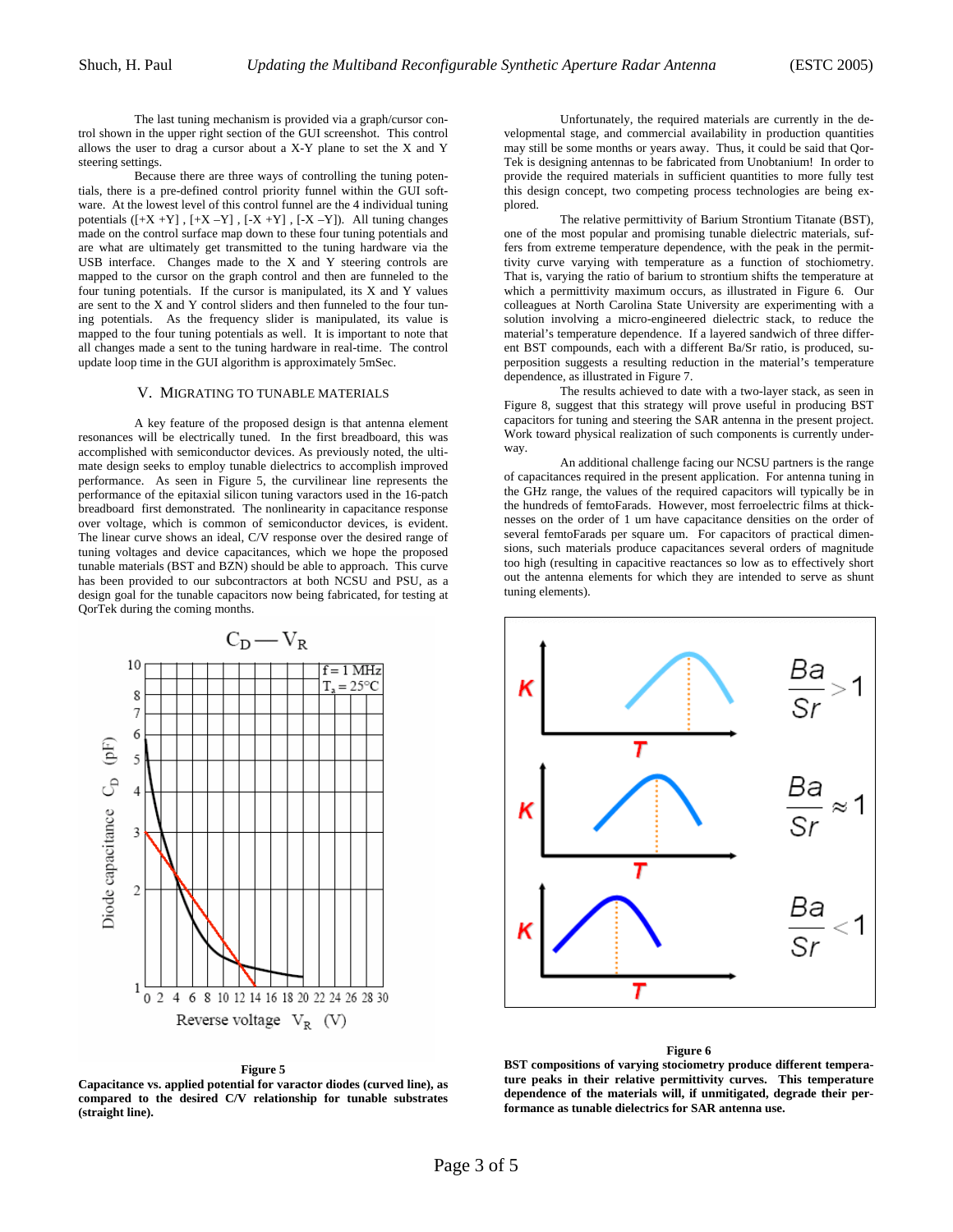

**Figure 7** 

**Nano-engineered dielectric stack, involving ferrotunable materials of three different stociometries, promises to reduce the temperature dependence, permitting BST tuning capacitors to be fabricated for the present application.** 



#### **Figure 8**

**Composite performance of a two-layer BST stack does indeed indicate reduced temperature dependence, as illustrated by the broadened peak in the central curve.** 

 NCSU's solution to the size problem is depicted in Figure 9. It involves a physically large capacitor with oversized electrodes, convenient for assembly and wire bonding, but exhibiting low capacitance, accomplished by minimizing its plate areathrough use of a field polymer above a small BST window. Fabrication of the first such test capacitors is currently in progress.



#### **Figure 9**

**Low-capacitance tuning element fabricated from BST, of a physical size compatible with installation as a tuning element on the proposed SAR antenna, is accomplished through windowing of a field polymer, allowing small plate area and large electrode area.** 

 Another team of materials scientists, working at the Pennsylvania State University, is independently exploring an alternative approach to providing the present research with the required electrostatically tunable capacitive elements. In order to circumvent both the temperature dependence and the high processing temperatures of BST, the PSU group has chosen to explore Barium Zirconium Niobate (BZN) as a tunable dielectric material.

 It is desirable to deposit dielectric films on flexible substrates, e.g. metal foils or polymeric lamina, for future low cost, light weight, flexible synthetic aperture radar (SAR) antenna. In addition, we desire the dielectric films applied for the SAR antenna to show high dielectric tunability, low losses, and low temperature coefficient of capacitance (TCC). Ferroelectric materials are, however, very temperature sensitive. Recent studies showed that Bi1.5Zn0.5Nb1.5O6.5 pyrochlore films exhibit excellent dielectric properties, i.e. dielectric constant close to 180,low losses, and a dielectric tunability larger than 30%. Thereby, Bi1.5Zn0.5Nb1.5O6.5 pyrochlore films are a good candidate for SAR antennas. Unfortunately, the Bi1.5Zn0.5Nb1.5O6.5 pyrochlore films fabricated by either metalorganic deposition (MOD) or sputtering must be annealed at temperatures of at least 600°C, which makes the integration with polymeric substrates problematic.

 The process being explored at PSU seeks to achieve high dielectric tunability, low losses, and low temperature coefficient of capacitance through low-temperature KrF excimer pulsed laser annealing (PLA) of BZN on pyrochlore films. In addition to the stated electrical properties, the proposed solution promises to offer a high degree of flexibility, desirable for the fabrication of conrormal and deployable space SAR antennas.

 Results achieved by PSU to date are depicted in Figures 10 and 11. It will be noted that a wide dielectric tuning range has been achieved, with thermal stability superior to that which has been observed with BST. Fabrication of tunable capacitors for performance testing in a breadboard SAR antenna array is currently underway.